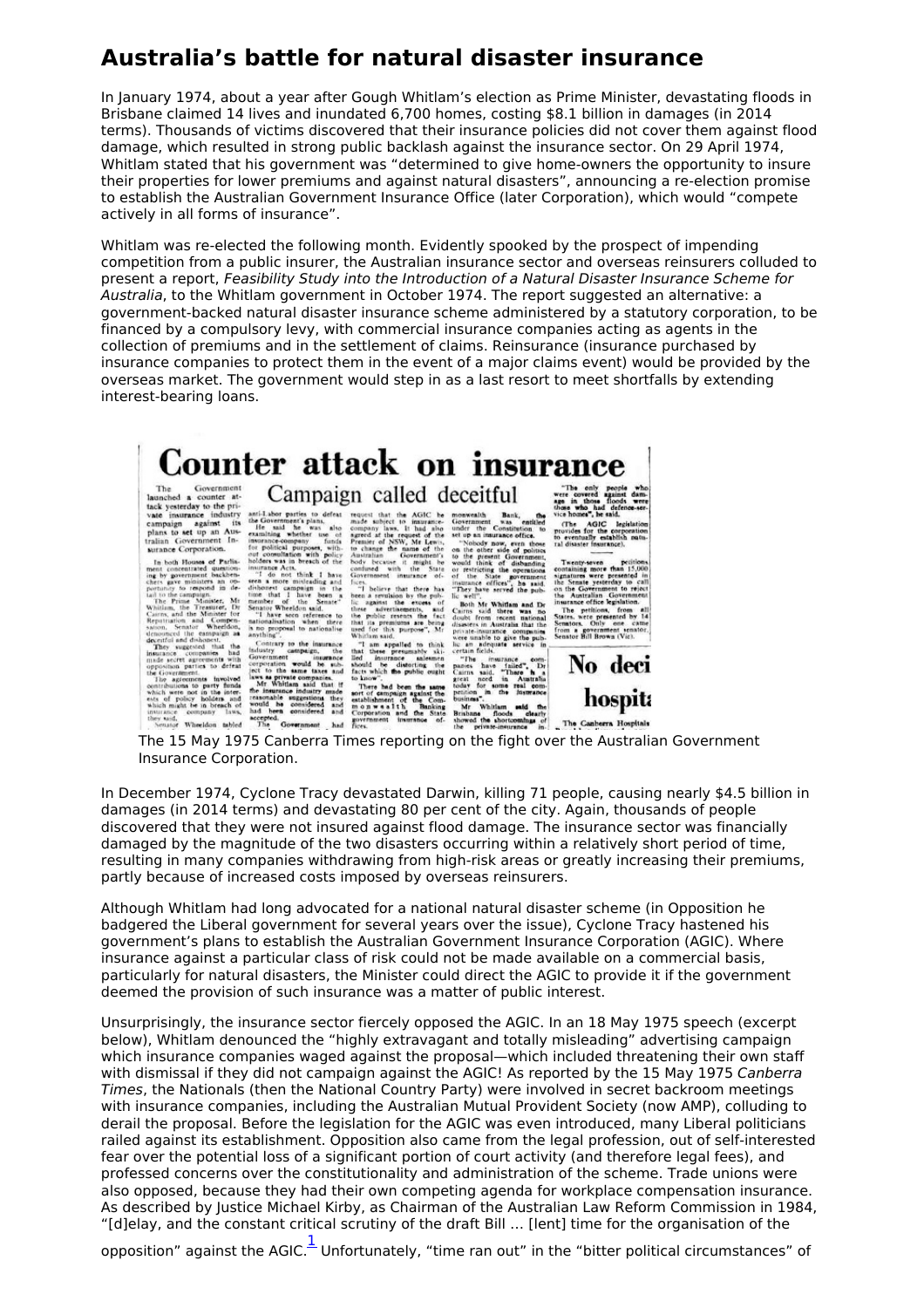1975, when Whitlam was ultimately ousted as Prime Minister on 11 November.

The issue of affordable insurance didn't die, however. Malcolm Fraser's Liberal government, which succeeded Whitlam, announced in March 1976 that it had "decided in principle" to establish a natural disaster insurance scheme. Then-Treasurer Philip Lynch said he wished for it to be introduced "at the earliest practicable date". Lynch appointed a working group, which would collaborate with the insurance sector to develop the scheme.

The working group acknowledged that the Brisbane floods and Cyclone Tracy had demonstrated the inadequacies of existing insurance arrangements, particularly for natural hazards such as floods, earthquakes and tropical cyclones, which, "because of their unpredictability and their potential to cause catastrophic losses, are regarded by the insurance industry as basically uninsurable on a commercially viable basis". The insurance industry argued strongly that it could adequately cover all other natural disaster risks.

The working group recommended a scheme which was largely identical to the insurance sector's October 1974 proposal. However, after 1976 the strong commitment to a natural disaster insurance scheme waned, particularly as the industry had recovered financially from the events of 1974, and views within the industry changed.

In 1977, future PM John Howard replaced Lynch as Fraser's Treasurer. Howard was a self-described "economic radical" and a fervent admirer of free-market neoliberal ideologues Ronald Reagan and Margaret Thatcher (the BBC on 9 April 2013 would describe him as Thatcher's "antipodean ideological heir"). As Treasurer and later Prime Minister, Howard pursued his ideological agenda by: starving the public sector of funding, including in healthcare and education; privatising public assets, including Telstra, broadcasting networks and airports; implementing tax reforms which increased inequality; and the wholesale deregulation and privatisation of Australia's financial system. In a 19 February 2009 lecture for the Menzies Research Centre, Howard claimed that his reforms were an "essential Australian contribution to what one might properly describe as the neoliberal experiment of the past 30 years". (Emphasis added.)

In January 1979, Howard announced that the Fraser Government would not be implementing the natural disaster insurance scheme. He authored a May 1979 paper justifying the decision, which claimed the scheme was inappropriate on budgetary, technical and insurance policy grounds, but in fact revealed that his reasoning was entirely ideological. Howard wrote that the government believed that such a scheme was inconsistent with its "political philosophy"—that governments should not intervene in matters than can be left to the private sector. This in fact demonstrated how his ideology blinded him, because he ignored the 1976 working group's report that the private insurance sector considered floods, earthquakes and cyclones uninsurable on a commercially viable basis. Revealingly, Howard included a lengthy quote from The Man Versus the State (1884), authored by Herbert



The 19th century British philosopher of "survival of the fittest". Herbert Spencer (left), and his 20th century Australian acolyte John Howard (right). Photos: Wikipedia; NGA

Spencer, the inventor of Social Darwinism and originator of the term "survival of the fittest". Although Howard acknowledged that many would regard Spencer's viewpoint as "somewhat radical", he stated it "might nevertheless be thought to contain truths of great relevance to the issues that confront society and governments today".

Since Howard's ideological decision to reject a natural disaster insurance scheme, many Australians have experienced ongoing difficulty with obtaining adequate natural disaster insurance. Australia's current arrangements are a combination of private insurance supplemented with unpredictable government funding and public donations, while the coverage that exists is fraught with uncertainty due to the fine print in policies. For decades, Australian communities have suffered from decisions made because of a "political philosophy", rather than what the public interest demanded.

For example, flood insurance was largely unavailable in the flood-prone eastern states until 2008, and some regions still struggle to obtain adequate insurance, causing a recurring nightmare of personal and community loss. In a dreadful repeat of the 1974 disasters, after floods devastated Queensland in 2011 many people discovered that, despite faithfully paying their premiums for years, their insurance policy fine print did not cover flooding. As reported by the 29 January 2011 Courier Mail, Legal Aid Queensland stated that home repossessions were inevitable as people struggled to cope with postdisaster financial pressures. If flood-affected victims could not afford the subsequent premium increases, or had inadequate insurance, banks could use this as an excuse to claim the mortgagee was in breach of their loan contract and repossess their home. The floods caused a drop in property values, which meant that even after their homes were repossessed and sold, people could still owe tens of thousands of dollars on their mortgage. Mortgage insurance covered their bank for the shortfall, and then the mortgage insurer could pursue the former homeowner for the outstanding amount. Declaring bankruptcy was not even a way out—destitute and homeless flood victims were warned that if they declared bankruptcy, they might be unable to secure a rental property.

The problem has still not been solved. The 10 March 2022 Guardian reported that after the recent March 2022 flooding in New South Wales and Queensland, for which over 107,844 claims worth \$1.62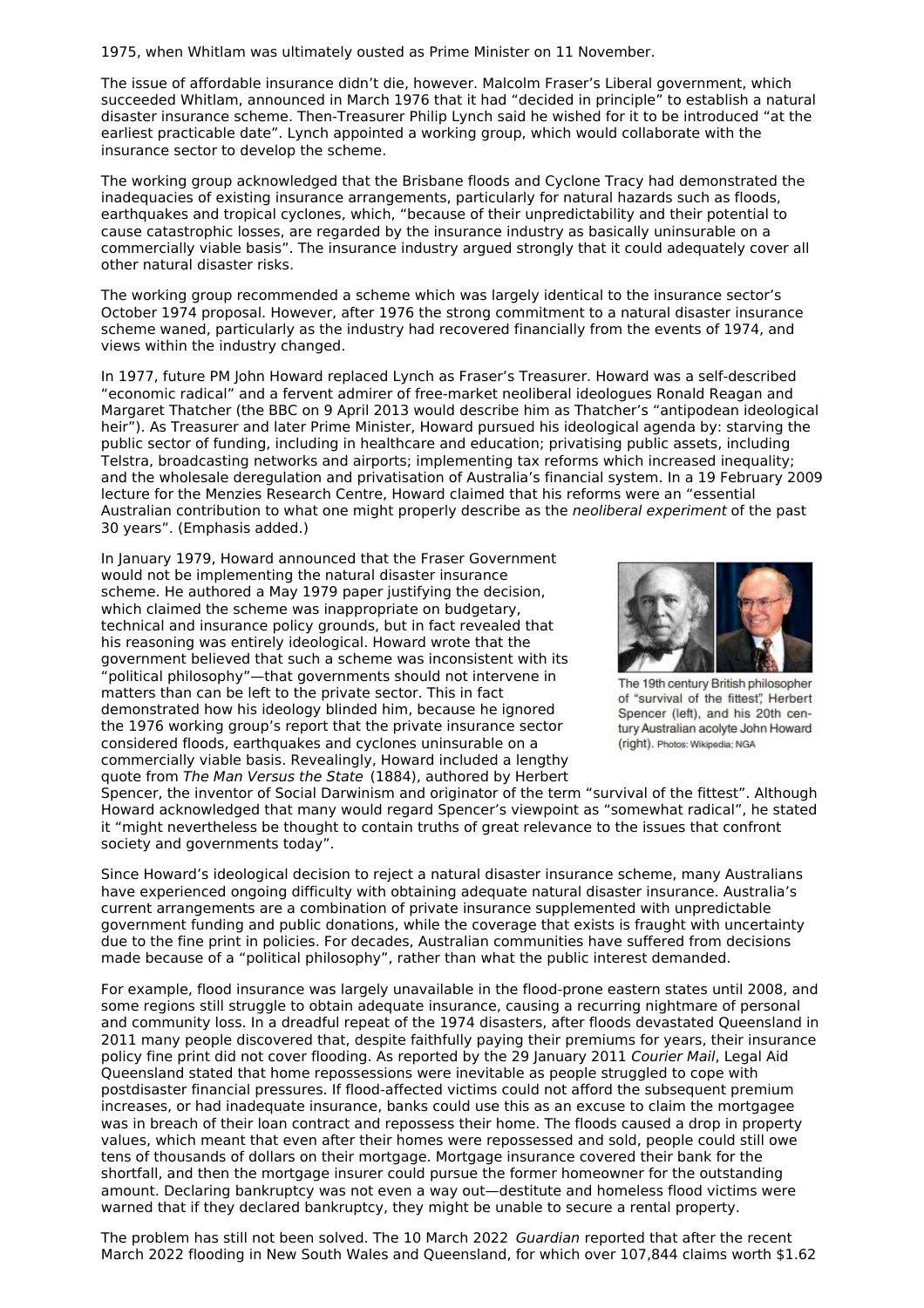billion have been lodged, the Financial Rights Legal Centre stated that thousands of victims may be unable to claim insurance because of exclusions in policy fine print. Insurance premiums in areas designated as highrisk can be extremely expensive, soaring by up to 20 times the cost of insurance in Sydney or Melbourne, according to the ABC on 7 February 2022.

## **Australia's insurance sector is an oligopoly**

Whitlam asserted in his 1975 speech that the proposed AGIC was necessary to compete with the private insurance firms, thus driving better service and cheaper rates for the public. Instead of an AGIC, however, years of consolidation and a lack of genuine competition has resulted in Australia's insurance sector becoming highly concentrated—a fact acknowledged by numerous parliamentary inquiries and the industry regulator, the Australian Prudential Regulation Authority (APRA). A 2017 Senate inquiry into Australia's general insurance industry found an illusion of competition is maintained through the distribution of products through many brand names and intermediaries; however, in reality an oligopoly of four companies dominates 74 per cent of the general insurance market: Insurance Australia Group (IAG) (29 per cent of the market); Suncorp (27 per cent); QBE (10 per cent); and Allianz (8 per cent).

Likewise, the home, contents and strata insurance market in northern Australia, a region prone to natural disasters, is also highly concentrated. In 2017 the Australian Competition and Consumer Commission (ACCC) conducted a three-year inquiry into insurance availability and affordability in northern Australia, publishing its final report in December 2020. The ACCC found that eight insurers dominated the market, operating through about 30 different brands and 119 intermediaries, led by Suncorp (35 per cent market share), IAG (15 per cent), QBE (13 per cent), RACQ (10 per cent), and Allianz (8 per cent).

The ACCC reported that northern Australia remains largely unprofitable for insurers, compared with the rest of Australia. However, this should be taken in context. In 2021, the largest companies announced significant rises in premiums ranging from 6-11 per cent, blaming spikes in natural disaster costs. Notably, as reported by the 9 August 2021 Australian Financial Review, in the same year that insurance giant Suncorp raised premiums by 7 per cent, the company reported a 42 per cent rise in annual profits to \$1.06 billion, showered investors with a "special dividend", bought back \$250 million worth of shares and paid their CEO \$4.2 million for the year.

In addition, as reported by Michael West Media on 27 May 2018, in 2018 none of the biggest insurers paid the full statutory corporate tax rate of 30 percent. IAG paid only 16.81 per cent tax.

As Whitlam pointed out in his 1975 speech, reinsurance was all owned by offshore companies, a situation which continues today. QBE's reinsurance is provided through a company it owns, which is domiciled in the tax haven of Bermuda. The five biggest insurance broking companies are all foreignowned, as are the two main loss adjusters. According to Organisation for Economic Co-operation and Development (OECD) figures, the market share of foreign-owned companies (defined as predominant control pf the company exercised from abroad through share ownership or control of votes) in Australia's domestic life insurance market rose from 37.5 per cent in 2019 to 76.7 per cent in 2020. The rest of Australia's insurance market is 38.5 per cent foreign-owned, a figure which is steadily climbing each year. Although the OECD states that these figures were supported by APRA-supplied data, APRA doesn't readily publish figures of foreign ownership of Australia's insurance market.

## **Affordable insurance still a matter of public interest**

According to the ACCC, while northern Australia forms a relatively small share of the national home and contents insurance market, the region, which is prone to natural disasters, represents a larger share of total premiums and a higher proportion of claims.

By any measure the cost of home, contents and strata insurance is higher in northern Australia. In the twelve years prior to 2018-19, average home insurance premiums rose by 178 per cent (compared to a national 52 per cent), and average contents insurance rose by 33 per cent (compared with a national decrease of 3 per cent). Average premiums for combined home and contents insurance can be three times higher than the national average, and average excess levels are also higher in northern Australia.

Total non-insurance levels in northern Australia are at 20 per cent, and up to 40 per cent in northern Western Australia. Around 1.5 million Australians nationwide experience barriers to entry for insurance, which include affordability and availability. Non-insurance is more a consequence of affordability, rather than financial literacy.

In addition, the ACCC found that many insurers were actively implementing strategies to reduce their exposure to highrisk regions by not writing new business, exiting segments of the market, or by dramatically increasing premiums to "arrest growth" in high-risk areas. As the insurance industry has developed increasingly sophisticated data capabilities, it has introduced address-level pricing, which has enabled insurers to "selectively embargo" single addresses and parts of post codes deemed to be outside of their risk appetite. Insurers also avoid being the cheapest provider in high-risk markets and will usually increase their prices to "reduce the chance of acquiring a concentration of high-risk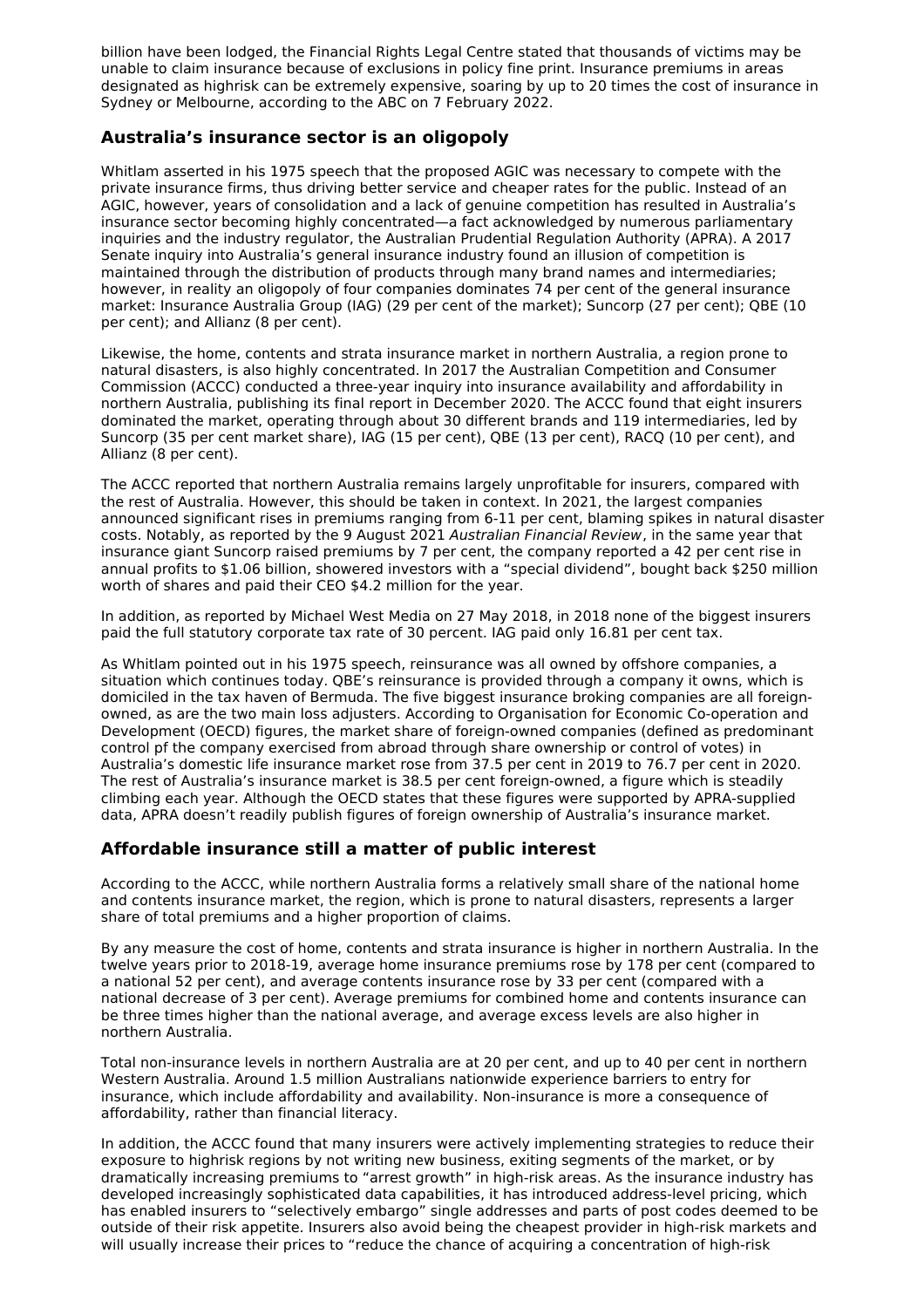#### consumers."

The ACCC inquiry considered the potential solutions of a government insurer or a government reinsurance pool, admitting that a government insurer: could "possibly" improve the availability of insurance in northern Australia; would likely lower reinsurance costs for private insurers; "could lower premiums to some extent"; and was "likely to have a positive impact on competition … for non-flood and cyclone insurance markets within northern Australia".

However, the ACCC argued against both solutions, instead recommending direct government subsidies, increased product disclosure requirements, and reductions in stamp duties. Notably, the ACCC warned that a government insurer had the potential to "significantly disrupt the private insurance market". Unsurprisingly, the insurance industry largely opposed both a government reinsurance pool and a government insurer.

Despite numerous natural disasters demonstrating the obvious needs of the community, successive governments, including the Morrison Government, have dragged their feet on ensuring insurance provision where it is needed most. Although the Morrison Government, succumbing to pressure from Queensland MP Bob Katter, announced its intention to establish a \$10 billion reinsurance pool for cyclones in May 2021, this scheme does not include floods, which are Australia's most costly natural disaster! (AAS, 16 Mar. [2022](https://citizensparty.org.au/australias-laughable-flood-prevention-recurring-tragedy).) This omission has come under fire in the wake of the recent floods which have devastated New South Wales and Queensland. The legislation for the reinsurance pool is currently before the Senate, and Greens Senator Nick McKim has introduced an amendment which will include flooding in the scheme.

Rather than ongoing piecemeal solutions, the government should ignore the howls of the insurance sector, relinquish its discredited neoliberal ideology, and act to genuinely solve the problem, by establishing a government insurance office, based on the historical precedent of successful state government insurance corporations. (AAS, 26 May [2021](https://citizensparty.org.au/government-has-important-role-insurance).)

#### **Australian Government Insurance Corporation**

Broadcast by Prime Minister Gough Whitlam, 18 May 1975.

The Australian Government Insurance Corporation will be providing insurance cover that cannot be obtained from the other companies, either because they're not interested or because it's not sufficiently profitable.

The Australian Government Insurance Corporation will provide [natural disaster] insurance for everyone who needs it—and provide it at the lowest possible cost. It will open the way to more widespread insurance coverage against livestock and crop losses arising out of natural disasters, so it will be of particular value to the man on the lands.

I do ask you to ignore this absurd talk about nationalisation. Since when has it been "nationalisation" for government enterprise to compete fairly and on equal terms with private enterprise? There are many examples of such competition. No one suggests that the Commonwealth Bank isn't competing fairly with the private banks and no one suggests that the airlines have been nationalised because TAA is competing with Ansett. In every case the benefits of such competition have been plain. For example, it's cheaper to insure your house with the Commonwealth Saving Bank Insurance Scheme than with any private insurance company. If the Commonwealth Bank can do this for its customers, why shouldn't the same low premiums be available to every householder? We want to see that they are.

It's worth remembering that every state has had a state government insurance office for many years, and very efficient enterprises most of them have been.The fact is that under the Constitution, the Australian government has as much right to establish an insurance corporation as it has to establish a bank, it has as much right to establish an insurance corporation as the state governments have. No one today would dream of disbanding or restricting the operations of the state government insurance offices. They have served the public well. They will continue to do so.

Remember this: for all their patriotic talk, a large part of the insurance industry in Australia is controlled by overseas interests. Less than two years ago the level of foreign ownership of general insurance business conducted in Australia was nearly 46 per cent. A great deal of Australian money is being channeled to foreign countries. I know there are some great Australian firms, and I pay tribute to them; but an Australian Government Insurance Corporation will help reduce the flow of funds out of Australia and could well encourage more money into Australia. Genuine Australian-owned insurance companies have much more to fear from growing foreign competition than they have from competition from an Australian government corporation. Any suggestion that it will be given unfair advantage is simply untrue. Up to now, the unfair advantage has been with the private companies, they have lavished funds on expensive office buildings and in speculative real estate developments; their investment in housing loans has fallen steeply. A large part of their funds has gone overseas; and important fields of insurance have been neglected.